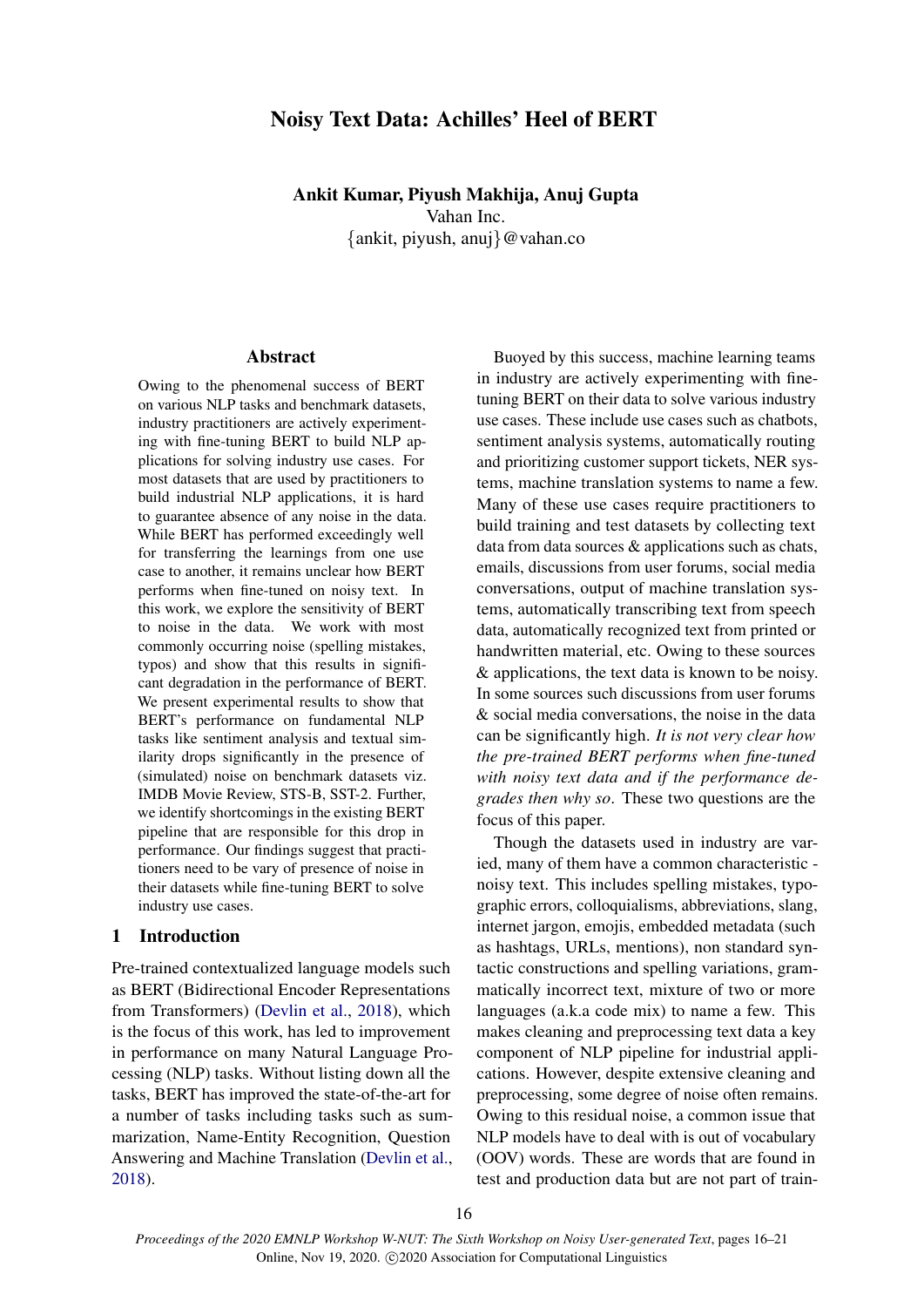ing data. In this work we find that BERT fails to properly handle OOV words (due to noise). We show that this negatively impacts the performance of BERT on fundamental tasks in NLP when finetuned over noisy text data.

This work is motivated from the business use case where we are building a dialogue system over WhatsApp to screen candidates for blue collar jobs. Our candidate user base often comes from underprivileged backgrounds, many of them are not even college graduates. This coupled with fat finger problem<sup>[1](#page-1-0)</sup> over a mobile keypad leads to a lot of typos and spelling mistakes in the responses sent to our dialogue system. Hence, for the purpose of this work, we focus on spelling mistakes as the noise in the data. While this work is motivated from our business use case, our findings are applicable to other use cases that deal with noisy text data.

# 2 Previous Work

We now present some of the relevant work viz the following related areas viz. (1) robustness of BERT, (2) degradation in performance of NLP models due to noise in text data.

Robustness of BERT: There has been some work on testing the robustness of BERT in different scenarios. [Jin et al.](#page-5-1) [\(2019\)](#page-5-1) introduce TEXTFOOLER, a system to generate adversarial text and apply it to text classification and textual entailment to successfully attack the pre-trained BERT among other models. [Aspillaga et al.](#page-5-2) [\(2020\)](#page-5-2) evaluate robustness of three models - RoBERTa, XLNet, and BERT in Natural Language Inference (NLI) and Question Answering (QA) tasks. They show that while RoBERTa, XLNet and BERT are more robust than Recurrent Neural Network (RNN) models to stress tests on tasks such as NLI and QA, these models are still very fragile and show many unexpected behaviors. [Pal and Tople](#page-5-3) [\(2020\)](#page-5-3) present novel attack techniques that utilize the unintended features learnt in the teacher (public) model to generate adversarial examples for student (downstream) models. They show that using length-based and sentencebased misclassification attacks for the Fake News Detection task trained using a context-aware BERT model, one gets misclassification accuracy of 78% and 39% respectively for the adversarial examples. [Sun et al.](#page-5-4) [\(2020\)](#page-5-4) show the BERT under-performs on sentiment analysis and question answering in

presence of typos and spelling mistakes. While our work has an overlap with their work, our work is independent (and parallel in terms of timeline) to their work.

We not only experimented with more datasets, we also pin down the exact reason for degradation in BERT's performance. We demonstrate our findings viz-a-viz two most fundamental NLP tasks - sentence classification (sentiment analysis) and textual similarity. For these, we chose the most popular benchmark datasets - for sentiment analysis we work with SST-2 and IMDB datasets and for textual similarity we use STS-B dataset. Further, [Sun et al.](#page-5-4) [\(2020\)](#page-5-4) show that mistakes/typos in the most informative words cause maximum damage. In contrast, our work shows stronger results mistakes/typos in words chosen at random is good enough to cause substantial drop in BERT's performance. We discuss the reason for performance degradation. Last but not the least, we tried various tokenizers during the fine-tuning phase to see if there is a simple fix for the problem.

Degradation in performance of NLP models due to Noise: There has been a lot of work around understanding the effect of noise on the performance of NLP models[.Taghva et al.](#page-5-5) [\(2000\)](#page-5-5) evaluate the effect of OCR errors on text categorization. [Wu et al.](#page-5-6) [\(2016\)](#page-5-6) introduced ISSAC, a system to clean dirty text from online sources. [Agarwal et al.](#page-5-7) [\(2007\)](#page-5-7) studied the effect of different kinds of noise on automatic text classification. [Subramaniam et al.](#page-5-8) [\(2009\)](#page-5-8) presented a survey of types of text noise and techniques to handle noisy text. Newer communication mediums such as SMS, chats, twitter, messaging apps encourage brevity and informalism, leading to non-canonical text. This presents significant challenges to the known NLP techniques. [Belinkov](#page-5-9) [and Bisk](#page-5-9) [\(2017\)](#page-5-9) show that character based neural machine translation (NMT) models are also prone to synthetic and natural noise even though these model do better job to handle out-of-vocabulary issues and learn better morphological representation. [Ribeiro et al.](#page-5-10) [\(2018\)](#page-5-10) develop a technique, called semantically equivalent adversarial rules (SEARs) to debug NLP models. SEAR generate adversial examples to penetrate NLP models. Author experimented this techniques for three domains: machine comprehension, visual question answering, and sentiment analysis.

There exists a vast literature that tries to understand the sensitivity of NLP models to noise and

<span id="page-1-0"></span><sup>&</sup>lt;sup>1</sup>https://en.wikipedia.org/wiki/Fat-finger\_error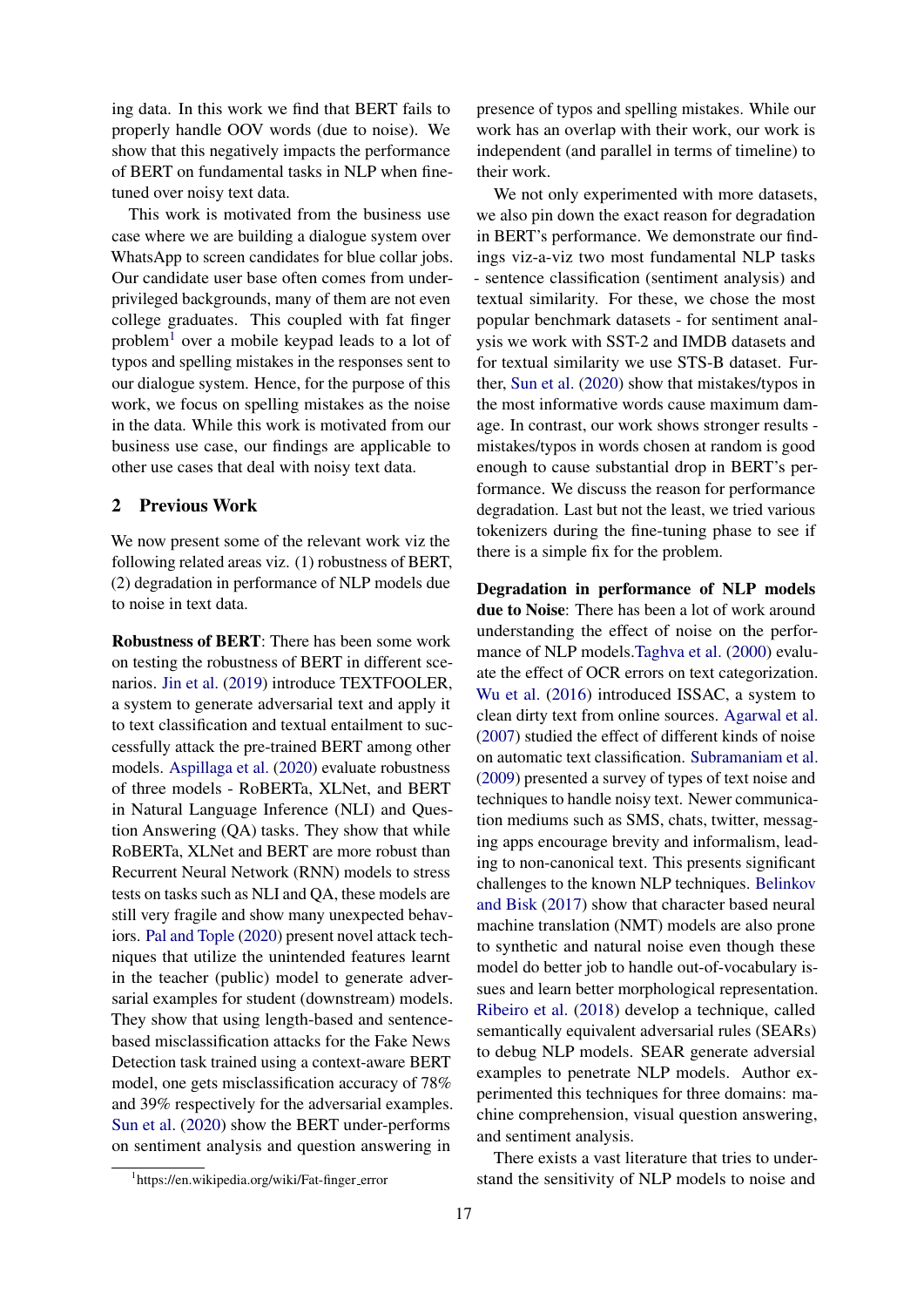develop techniques to tackle these challenges. It is beyond the scope of this paper to give a comprehensive list of papers on this topic. One can look at the work published in conferences such as 'Workshop on Noisy User-generated Text, ACL', 'Workshop on Analytics for Noisy Unstructured Text Data, IJCAI-2007' that have dedicated tracks on these issues.

# 3 Experiments

We evaluate the state-of-the-art model BERT<sup>[2](#page-2-0)</sup> on two fundamental NLP tasks: sentiment analysis and textual similarity. For sentiment analysis we use popular datasets of IMDB movie reviews [\(Maas](#page-5-11) [et al.,](#page-5-11) [2011\)](#page-5-11) and Stanford Sentiment Treebank (SST-2) [\(Socher et al.,](#page-5-12) [2013\)](#page-5-12); for textual similarity we use Semantic Textual Similarity (STS-B) [\(Cer](#page-5-13) [et al.,](#page-5-13) [2017\)](#page-5-13). Both STS-B and SST-2 datasets are a part of GLUE benchmark [\(Wang et al.,](#page-5-14) [2018\)](#page-5-14) tasks. On these benchmark datasets we report the system's performance both - with and without noise.

### 3.1 Noise

As mentioned in Section 1 of the paper, we focus on the noise introduced by spelling mistakes and typos. All the benchmark datasets we work with consists of examples  $X \rightarrow Y$  where X are the text inputs and Y are the corresponding labels. We call the original dataset as  $D_0$ . From  $D_0$  we create new datasets  $D_{2.5}$ ,  $D_5$ ,  $D_{7.5}$ ,  $D_{10}$ ,  $D_{12.5}$ ,  $D_{15}$ ,  $D_{17.5}$ ,  $D_{20}$ and  $D_{22.5}$ . Here,  $D_k$  is a variant of  $D_0$  with k% noise in each datapoint in  $D_0$ .

To create  $D_k$ , we take i<sup>th</sup> data point  $x_i \in D_k$ , and introduce noise in it. We represent the modified datapoint by  $x_{i,k}$ <sup>noise</sup>. Then,  $D_k$  is simply the collection  $(x_{i,k}$  <sup>noise</sup>, y<sub>i</sub>),  $\forall i$ . To create  $x_{i,k}$ <sup>noise</sup> from  $x_i$ , we randomly choose k% characters from the text of  $x_i$  and replace them with nearby characters in a qwerty keyboard. For example, if character *d* is chosen, then it is replaced by a character randomly chosen from *e*, *s*, *x*, *c*, *f*, or *r*. This is because in a qwerty keyboard, these keys surround the key *d*. We inject noise in the complete dataset. Later we split  $D_i$  into *train* and *test* chunks.

We believe a systematic study should be done to understand how the performance of SOTA models is impacted when fine-tuned on noisy text data. To motivate the community for this, we suggest a simple framework for the study. The framework uses four variables - SOTA model, task, dataset, and the

scribed in the previous paragraph does exactly this. Creating datasets at scale with varying degree of natural noise is very human intensive task. Despite our method introducing synthetic noise, owing to mobile penetration across the globe, and fat finger problem, our noise model is very realistic. Also, unlike [Sun et al.](#page-5-4) [\(2020\)](#page-5-4), we introduce noise randomly rather than targeting the most informative words. This helps us model the average case setting rather than the worst case. For these reasons we stick to synthetic noise introduced randomly. 3.2 Sentiment Analysis For sentiment analysis we use IMDB movie reviews [\(Maas et al.,](#page-5-11) [2011\)](#page-5-11) and Stanford Sentiment Treebank (SST-2 ) [\(Socher et al.,](#page-5-12) [2013\)](#page-5-12) datasets in binary prediction settings. IMDB datasets consist of 25000 training and 25000 test sentences. We

degree of noise in the data. For such a study it is imperative to have a scalable way to create variants of a dataset that differ in the degree of noise in them. The method for creating noisy datasets as de-

represent the original IMDB dataset (one with no noise) as  $IMDB<sub>0</sub>$ . Using the process of introducing noise (as described in section 3.1), we create 9 variants of  $IMDB<sub>0</sub>$  namely  $IMDB<sub>2.5</sub>, ..., IMDB<sub>22.5</sub>$ with varying degrees of noise.

SST-2 dataset consists of 67349 training and 872 test sentences. Here too we we add noise as described in Section 3.1 to create 9 variants of SST- $2_0$  - SST- $2_{2.5}$ , ..., SST- $2_{22.5}$ . To measure the performance of the model for sentiment analysis task we use F1 score.

#### 3.3 Textual Similarity

For textual similarity task, we use Semantic Textual Similarity (STS-B) [\(Cer et al.,](#page-5-13) [2017\)](#page-5-13) dataset. The dataset consists of 5749 training and 1500 test data points. Each data point consists of 2 sentences and a score between 0-5 representing the similarity between the two sentences. We represent the original data set by  $STS-B<sub>0</sub>$  and create 9 noisy variants like we mentioned in section 3.1 Here, we use Pearson-Spearman correlation to measure model's performance.

# 3.4 Results

Table [1](#page-3-0) and figure [1](#page-3-1) lists the performance of BERT on various variants (noiseless and noisy) of IMDB and STS-2 for sentiment analysis and SST-B for sentence similarity. From the numbers it is very clear that noise adversely affects the performance

<span id="page-2-0"></span> ${}^{2}$ BERT<sub>Base</sub> uncased model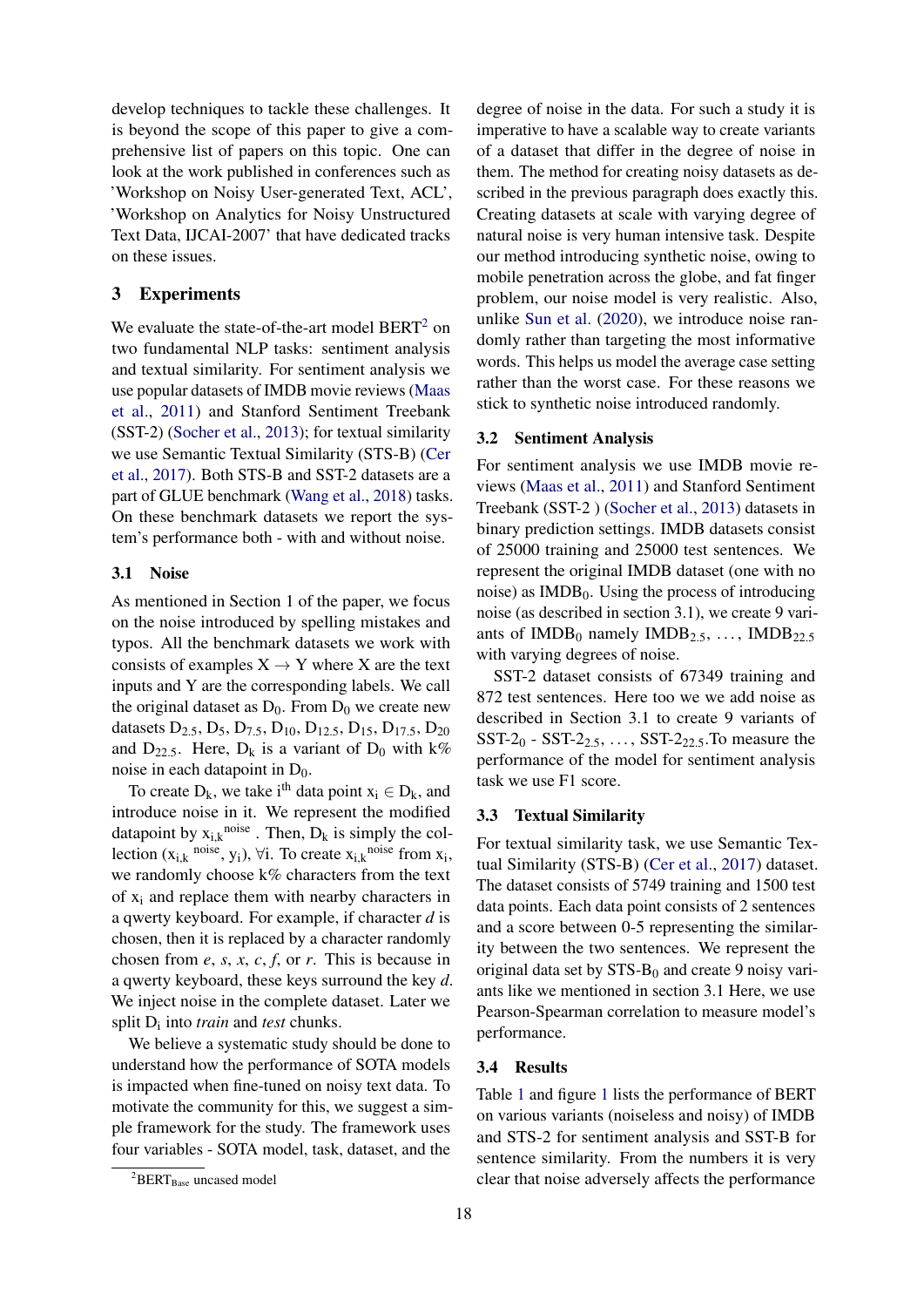<span id="page-3-0"></span>

|            | <b>Sentiment Analysis</b> |         | <b>Textual Similarity</b> |  |
|------------|---------------------------|---------|---------------------------|--|
| $\%$ error | <b>IMDB</b>               | $SST-2$ | <b>STS-B</b>              |  |
| 0.0        | 0.93                      | 0.89    | 0.89                      |  |
| 2.5        | 0.85                      | 0.86    | 0.84                      |  |
| 5.0        | 0.79                      | 0.80    | 0.75                      |  |
| 7.5        | 0.67                      | 0.76    | 0.65                      |  |
| 10.0       | 0.62                      | 0.70    | Accuracy<br>0.65          |  |
| 12.5       | 0.53                      | 0.67    | 0.49                      |  |
| 15.0       | 0.51                      | 0.60    | 0.40                      |  |
| 17.5       | 0.46                      | 0.59    | 0.39                      |  |
| 20.0       | 0.44                      | 0.54    | 0.29                      |  |
| 22.5       | 0.41                      | 0.49    | 0.31                      |  |

Table 1: Results of experiments on both clean and noisy data.

of BERT. Further, as we gradually increase the noise, the performance keeps going down. For sentiment analysis, by the time 15-17% of characters are replaced, the performance drops to almost the chance-level accuracy (i.e., around 50%). This decline is much more rapid for sentence similarity.

# 4 Analysis

To understand the reason behind the drop in BERT's performance in presence of noise, we need to understand how BERT processes input text data. A key component of BERT's pipeline is tokenization of input text. It first performs whitespace tokenization followed by WordPiece tokenization [\(Wu](#page-5-6) [et al.,](#page-5-6) [2016\)](#page-5-6). While whitespace tokenizer breaks the input text into tokens around the whitespace boundary, the wordPiece tokenizer uses longest prefix match to further break the tokens<sup>[3](#page-3-2)</sup>. The resultant tokens are then fed as input to the BERT model.

When it comes to tokenizing the noisy text data, we see a very interesting behaviour from BERT's pipeline. First whitespace tokenization is applied. Now, when the WordPiece tokenizer encounters these words, owing to the spelling mistakes, these words are not directly found in BERT's dictionary. So, WordPiece tokenizer tries to tokenize these (noisy) words into subwords. However, *it ends up breaking the words into subwords whose meaning can be very different from the meaning of the original word*. *This can change the meaning of the sentence completely, therefore leading to substan-*

<span id="page-3-1"></span>

Figure 1: Accuracy vs Error

*tial dip in the performance*.

To understand this better let us look at two examples - one each from the IMDB and STS-B datasets respectively, as shown in Example 1 and Example 2. In each Example, (a) is the sentence as it appears in  $IMDB<sub>0</sub>$  (i.e. original dataset) while (b) is the corresponding sentence after adding  $5\%$  noise (IMDB<sub>5</sub>). For legibility the misspelled characters are highlighted with italics. The sentences are followed by their corresponding output after applying whitespace and WordPiece tokenizer on them. In the output, ## represents subwords.

#### Example 1 (from IMDB):

(a) that loves its characters and communicates something rather beautiful about human nature. (0% error)

(b) that loves *8*ts characters a*b*d communicates something rathe*e* beautiful about human natu*e*e. (5% error)

## Corresponding output of tokenization:

(a) 'that', 'loves', 'its', 'characters', 'and', 'communicate', '##s', 'something', 'rather', 'beautiful', 'about', 'human', 'nature'

(b) 'that', 'loves', '8', '##ts', 'characters', 'abd', 'communicate', '##s', 'something', 'rat', '##hee', 'beautiful', 'about', 'human', 'nat', '##ue', '##e'

### Example 2 (from STS-2):

(a) poor ben bratt could n't find stardom if mapquest emailed him point-to-point driving directions. (0% error)

(b) poor ben bratt could n't find stardom if

<span id="page-3-2"></span><sup>3</sup> https://github.com/google-

research/bert/blob/master/tokenization.py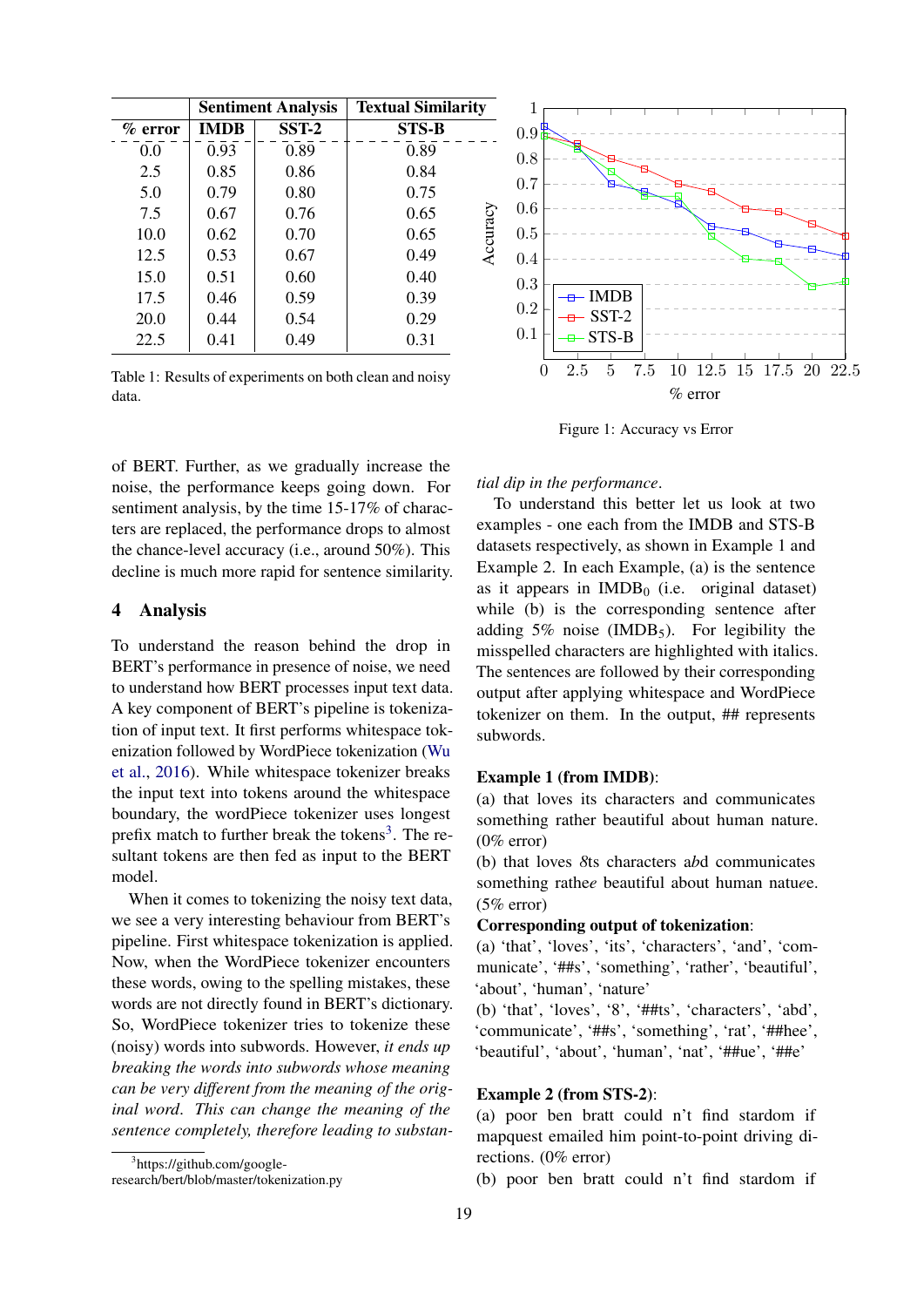<span id="page-4-1"></span>

| $\%$ error | WordPiece | <b>WhiteSpace</b> | n-gram  |
|------------|-----------|-------------------|---------|
|            |           |                   | $(n=6)$ |
|            | 0.89      | 0.69              | 0.73    |
| 5          | 0.75      | 0.59              | 0.60    |
| 10         | 0.65      | 0.41              | 0.46    |
| 15         | 0.40      | 0.33              | 0.36    |
| 20         | 0.39      | 0.22              | 0.25    |

Table 2: Comparative results on STS-B dataset with different tokenizers

mapquest emailed him point-to-point drivi*b*g dir*s*ctio*je*. (5% error)

## Output of tokenization:

(a) 'poor', 'ben', 'brat', ' $#$ #t', 'could', 'n', '", 't', 'find', 'star', '##dom', 'if', 'map', '##quest', 'email', '##ed', 'him', 'point', '-', 'to', '-', 'point', 'driving', 'directions', '.'

(b) 'poor', 'ben', 'brat', '##t', 'could', 'n', '", 't', 'find', 'star', '##dom', 'if', 'map', '##quest', 'email', '##ed', 'him', 'point', '-', 'to', '-', 'point', 'dr', '##iv', '##ib', '##g', 'dir', '##sc', '##ti', '##oge',  $\cdot$ '

In Example 1(a), BERT's tokenization splits *communicates* into *communicate* and *##s* based on longest prefix matching because there is no exact match for *communicates* in pre-trained BERT's vocabulary. This results in two tokens *communicate* and *s*, both of which are present in BERT's vocabulary. We have contextual embeddings for both *communicate* and *##s*. By using these two embeddings, one can get an approximate embedding for *communicates*.

However, this approach goes for a complete toss when the word gets misspelled. In example 1(b), the word *natuee*('nature' is misspelled) is split into tokens *nat, ##ue, ##e* (based on the longest prefix match). By combining the embeddings for these three tokens, one cannot approximate the embedding of 'nature'. This is because the word *nat* has a very different meaning (it means 'a person who advocates political independence for a particular country'). This misrepresentation in turn impacts the performance of downstream sub-components of BERT bringing down the overall performance of BERT model. This is why as we introduce more errors, the quality of output of the tokenizer degrades further, resulting in the overall drop in performance.

We further experimented with different tokenizers other than WordPiece tokenizer. For this we used Character N-gram tokenizer [\(Mcnamee and](#page-5-15) [Mayfield,](#page-5-15) [2004\)](#page-5-15) and stanfordNLP whitespace tokenizer [\(Manning et al.,](#page-5-16) [2014\)](#page-5-16). For Character Ngram tokenizer, we work with  $N=6<sup>4</sup>$  $N=6<sup>4</sup>$  $N=6<sup>4</sup>$ . The results of these experiments on STS-B dataset are given in Table [2.](#page-4-1) It is clear that replacing WordPiece by whitespace or N-gram further degrades the performance. The reasons are as follows:

(1) Replace WordPiece by whitespace: In this case every misspelled word (say, natuee) is directly fed to BERT model. Since, these words are not present in BERT's vocabulary, they are treated as UNK<sup>[5](#page-4-2)</sup> token. In presence of even  $5\n-10\%$  noise, there is a significant drop in accuracy.

(2) Replace WordPiece by Character N-gram tokenizer: Here, every misspelled word is broken into character n-grams of length atmost 6. It is high unlikely to find these subwords in BERT's vocabulary. Hence, they get treated as UNK.

Please note that in our experimental setup, we are not training BERT from scratch. Instead, we simply replaced the existing WordPiece tokenizer with other tokenizers while feeding tokens to BERT's embedding layer during the fine-tuning and testing phases.

# 5 Conclusion and Future Work

We studied the effect of synthetic noise (spelling mistakes) in text data on the performance of BERT. We demonstrated that as the noise increases, BERT's performance drops drastically. We further show that the reason for the performance drop is how BERT's tokenizer (WordPiece) handles the misspelled words.

Our results suggest that one needs to conduct a large number of experiments to see if the findings hold across other datasets and popular NLP tasks such as information extraction, text summarization, machine translation, question answering, etc. It will also be interesting to see how BERT performs in presence of other types of noise. One also needs to investigate how other models such as ELMo, RoBERTa, and XLNet which use character-based, byte-level BPE, and SentencePiece tokenizers respectively. It also remains to be seen if the results will hold if the noise was restricted to only frequent

<span id="page-4-2"></span><span id="page-4-0"></span><sup>4</sup> longer N-grams such as 6-grams are recommended for capturing semantic information [\(Bojanowski et al.,](#page-5-17) [2016\)](#page-5-17) <sup>5</sup>Unknown tokens